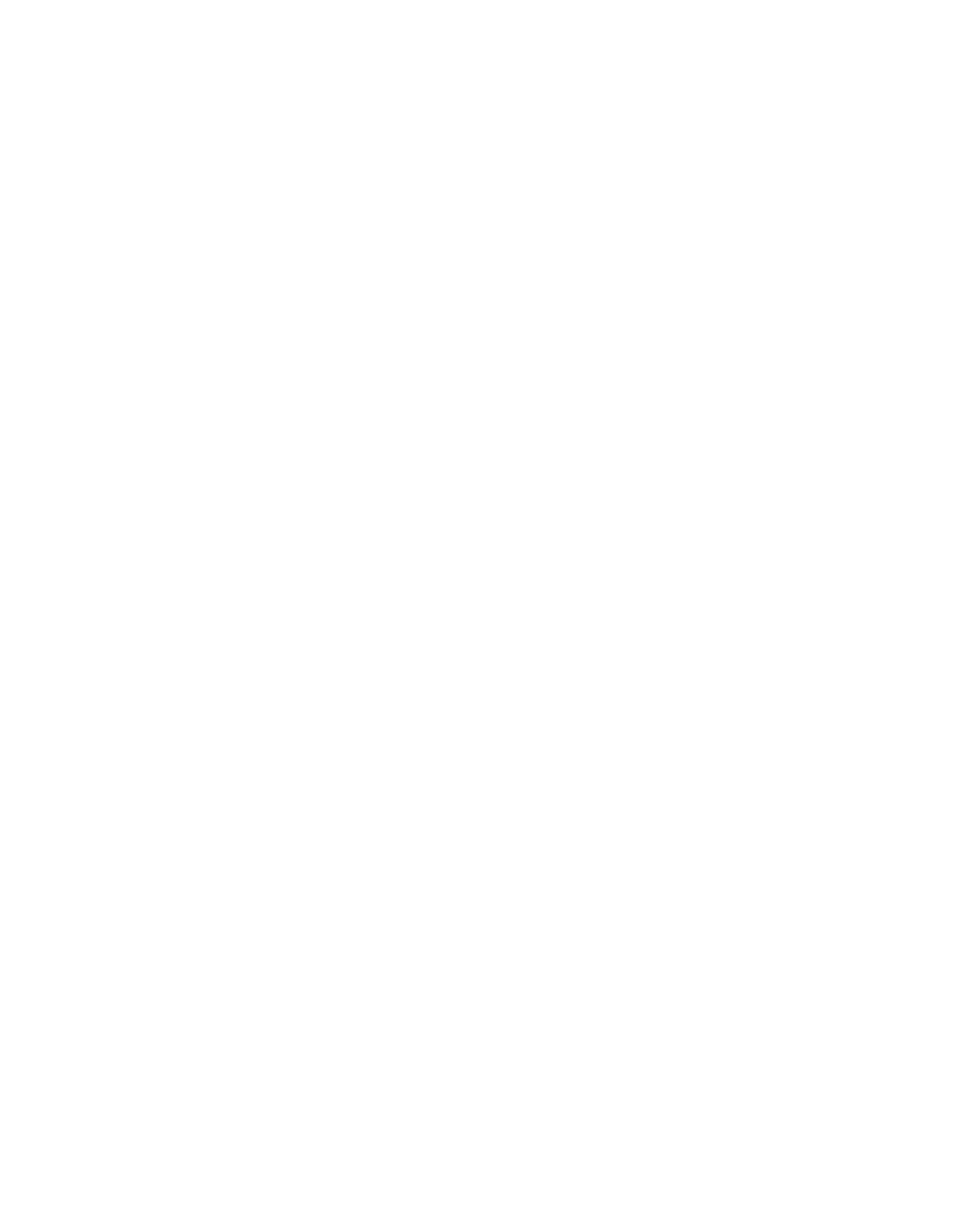# ACRE Competencies with an Emphasis on Customized Employment

#### **How employment competencies came to be:**

APSE (the Association of People Supporting Employment First) has promoted community employment for people with disabilities since 1988. APSE assembled nationally recognized experts to establish the first formal set of supported employment competencies for employment providers in February 2001 (*by Flippo, Rogan, Geary, Martin Luecking, Keul, Harrison, Harvey, Dutton, Drouet, Niemiec, McDonald, Killam, Quinn, DiLeo, Hoffman, and the NJ APSE Chapter).*

In collaboration with APSE, ACRE refined and expanded the APSE competencies so that they would extend beyond supported employment. The expanded competencies include multiple approaches to employment for people with disabilities, including competitive employment, Customized Employment, supported employment, and transitional employment.

The first ACRE competencies were released in 2004 *(by G. Brandenburg, L. Bandy, L. Ford, L. Fussell, S. Hartnett, L Holloway, D. Martin-Lueking, W. Quarles, C. Sax, P. Todd, J. Trach, D. Wilkerson)*, and were updated in 2013 to reflect revisions in the APSE competencies, and recommendations from the competency committee and ACRE Board members *(J. Goldston, B. Bilodeau, R. Cook, V. Ferrara, L. Ford, L. Fussell, M. Jordan, S. Mahon, A. Scott, G. Brandenburg, C. Gandolfo, M. Garber, and D. Verstegen).*

#### **The Introduction of Competencies with an Emphasis on Customized Employment (CE):**

In 2017, a new ACRE curriculum group was formed to meld the existing ACRE competencies with the **Essential Elements of Customized Employment** developed jointly by the Workforce Innovation Technical Assistance Center (WINTAC) and the Vocational Rehabilitation Youth Technical Assistance Center (Y-TAC). This group incorporated initial work done by two ACRE teams who explored options for creating CE Competencies starting in 2016. Those teams, led by *Darla Wilkerson and Judi Goldston*, included the following: *M. Callahan, T. Callahan, P. Cassidy, A. Dwyre, M. Garber, C. Griffin, M. Held, B. Keeton, P. Kiburz, S. Morrow, M. Sparling, and J. Tijerin with input from Board members at that time: D. Verstegen, C. Gandolfo, and V. Ferrara.*

These 2017 ACRE competencies with an emphasis on CE, have been approved by the ACRE Board and will support Vocational Rehabilitation agencies and their contracted service providers in serving individuals needing Customized Employment, consistent with the requirements of the Workforce Innovation and Opportunities Act of 2014.

The ACRE Board recognizes and thanks the writing committee and other committee members involved with the development of these competencies. This includes *Adele Patrick (University of Georgia), Beth Keeton (Griffin-Hammis), Patty Cassidy (Griffin-Hammis), Sara Murphy (Transcen), and Laurie Ford (University of Washington).* Other committee members include *Aimee Sharp, Emily Harris, Karen Ward, Martha Garber, and Peggy Hale*, whose efforts are very much appreciated. Finally, the Board would like to thank Laurie Ford assuming a leadership role in this process.

Organizations wishing to provide training where trainees receive one of the ACRE's National Certificates must become ACRE members and submit their curriculum to ACRE for review and approval. For more information, please visit the ACRE website: **[www.acreducators.org](http://www.acreducators.org)**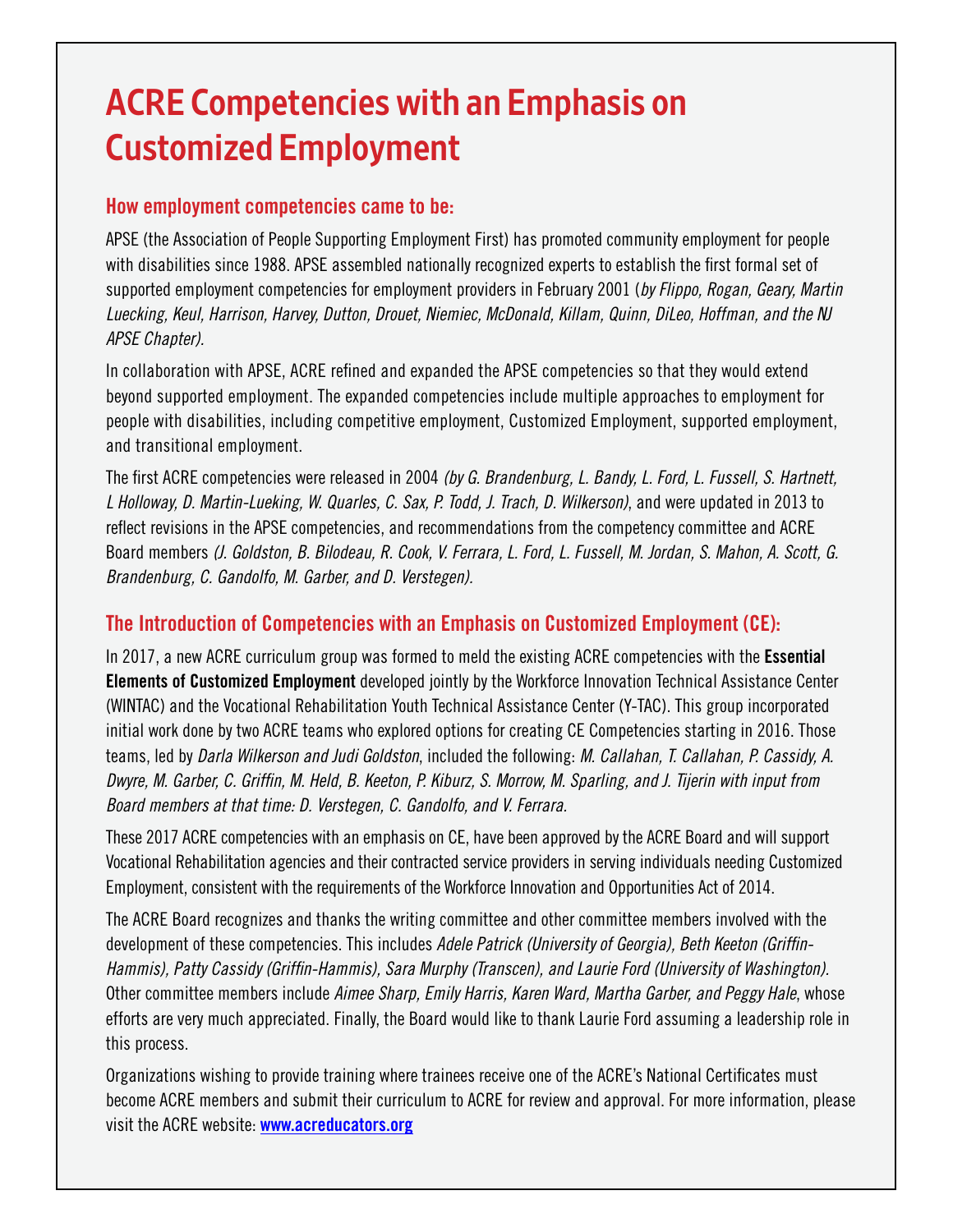# Competencies for ACRE Competencies with an Emphasis on Customized Employment

- Completion of the Basic certificate requires at least 40 hours of training on the 40 listed CE competencies.
- Completion of the Professional certificate requires the Basic certificate (either in CE or Employment Services), one year of experience, and at least 20 additional hours of training on the 30 indicated CE competencies.
- Competencies labeled "Knowledge" require exposure to the facts and concepts involved. Competencies labeled "Skill" require satisfactory demonstration via live training activities, field work, or completion of case studies.

#### Competencies with a green/shaded background are either brand new or significantly changed.

K: Knowledge S: Skill

### DOMAIN 1: APPLICATION OF CORE VALUES AND PRINCIPLES TO PRACTICE

*(4 hours required for Basic Level, 2 hours suggested for Professional Level)*

**Basic Level Professional Level COMPETENCY**  $K$  K  $|$  1. Understand the differences between traditional segregated employment and contemporary community models of employment, with emphasis on equal access in the general workforce, zero exclusion, and full inclusion. Understand the differences between overall concepts of Supported Employment and Customized Employment.  $K$  K  $\vert$  2. Understand the underlying values, ethical guidelines, definitions, and philosophy of community employment, including: a) "Normalization" (social role valorization) and its guiding principles. b) Assumption of competence on the part of the job seeker c) Determining an individual's strengths, needs, and interests in a positive, qualitative, and timely fashion. d) Ways that support strategies can enhance or detract from the image of a worker with a disability. e) The benefits of workplace inclusion and minimum/prevailing wages for people with disabilities. f) The dual customer approach (business and job seeker), with the job seeker being the primary customer g) Strategies for incorporating disability etiquette instruction in employment settings specific to individuals. h) The use of person-first language in all interactions, including those with employers. i) Multicultural impacts and considerations in services delivered. j) Confidentiality and respect for disclosure choices made by the job seeker  $\mathsf{K}$  | 3. Understand what it means to incorporate informed choice, self-determination, and active participation of the job seeker and, where appropriate, family members throughout the employment process.  $\mathsf K$   $\vert$  4. Be knowledgeable about best practices in community employment services, from intake to followalong: a) Motivational Interviewing techniques b) Use of natural supports c) Supported employment d) Evidence-based practices e) School-to-work and post-secondary education transition practices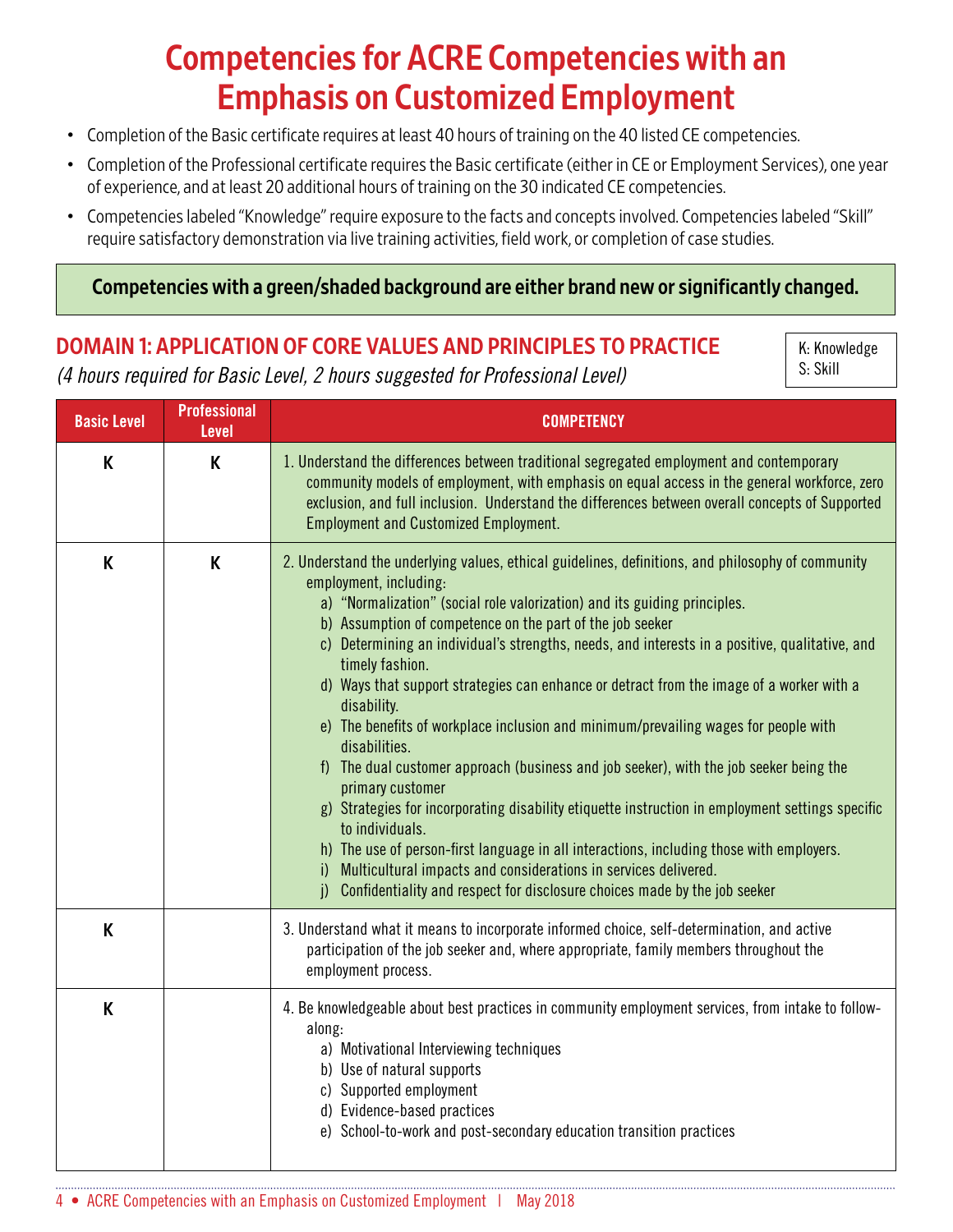| <b>Basic Level</b> | <b>Professional</b><br><b>Level</b> | <b>COMPETENCY</b>                                                                                                                                                                                                                                                                                                                                                                                                                                                                                                                                                                                                                                                                                                                                                                                                                                                                                                                                                                                                                                                                                                                                                                                                                                                                                                                                                        |  |  |
|--------------------|-------------------------------------|--------------------------------------------------------------------------------------------------------------------------------------------------------------------------------------------------------------------------------------------------------------------------------------------------------------------------------------------------------------------------------------------------------------------------------------------------------------------------------------------------------------------------------------------------------------------------------------------------------------------------------------------------------------------------------------------------------------------------------------------------------------------------------------------------------------------------------------------------------------------------------------------------------------------------------------------------------------------------------------------------------------------------------------------------------------------------------------------------------------------------------------------------------------------------------------------------------------------------------------------------------------------------------------------------------------------------------------------------------------------------|--|--|
| K                  | K                                   | 5a. Be knowledgeable about the definition of Customized Employment (CE) in the Workforce<br>Innovation and Opportunity Act (WIOA): Customized employment (CE) refers to competitive<br>integrated employment, for an individual with a significant disability, that is based on an<br>individualized determination of the strengths, needs, and interests of the individual with a<br>significant disability, is designed to meet the specific abilities of the individual with a significant<br>disability and the business needs of the employer, and is carried out through flexible strategies,<br>such as:<br>• Job exploration by the individual and<br>Working with an employer to facilitate placement, including<br>» Customizing a job description based on current employer needs or on previously<br>unidentified and unmet employer needs;<br>Developing a set of job duties, a work schedule, specifics of supervision (including<br>$\gg$<br>performance<br>» evaluation and review), and determining a job location;<br>Representation by a professional chosen by the individual, or self-representation of the<br>$\gg$<br>individual, in working with an employer to facilitate placement; and<br>» Providing services and supports at the job location.<br>5b. Be knowledgeable about the Essential Elements in Customized Employment, including the |  |  |
|                    |                                     | Discovery process and production of Discovery documents, the Customized Employment plan, and<br>employment development representation.                                                                                                                                                                                                                                                                                                                                                                                                                                                                                                                                                                                                                                                                                                                                                                                                                                                                                                                                                                                                                                                                                                                                                                                                                                   |  |  |
| К                  |                                     | 6. Understand the rights and responsibilities of individuals in community employment, including<br>the right of all individuals, including those with significant disabilities, to be employed in their<br>community without having to demonstrate pre-employment readiness.                                                                                                                                                                                                                                                                                                                                                                                                                                                                                                                                                                                                                                                                                                                                                                                                                                                                                                                                                                                                                                                                                             |  |  |
| K                  |                                     | 7. Understand the history and status of community employment services in your state.                                                                                                                                                                                                                                                                                                                                                                                                                                                                                                                                                                                                                                                                                                                                                                                                                                                                                                                                                                                                                                                                                                                                                                                                                                                                                     |  |  |
| K                  |                                     | 8. Be familiar with state-specific and federal legislation, regulations, and legal decisions related to<br>community employment, including but not limited to the Americans with Disabilities Act (ADA)<br>and amendments, Workforce Innovation and Opportunity Act (WIOA), the Rehabilitation Act, Ticket<br>to Work And Work incentives improvement Act (TWWIIA), individuals with Disabilities Education<br>Act (iDEA), the Fair Labor Standards Act and other Department of Labor (DOL) regulations,<br>Olmstead as well as the Equal Employment opportunities Commission (EEOC) and its role, and<br>the Employment First initiatives.                                                                                                                                                                                                                                                                                                                                                                                                                                                                                                                                                                                                                                                                                                                              |  |  |
| K                  | $\mathsf S$                         | 9. Understand state/federal funding streams that support employment services (e.g., vocational<br>rehabilitation (VR), mental health, developmental disabilities, Medicaid waivers, Ticket to Work).                                                                                                                                                                                                                                                                                                                                                                                                                                                                                                                                                                                                                                                                                                                                                                                                                                                                                                                                                                                                                                                                                                                                                                     |  |  |
|                    |                                     | SKILL: Demonstrate how available funding streams can be used to provide employment services<br>including Discovery, job exploration, job modification, job training, and ongoing support.                                                                                                                                                                                                                                                                                                                                                                                                                                                                                                                                                                                                                                                                                                                                                                                                                                                                                                                                                                                                                                                                                                                                                                                |  |  |
| K                  |                                     | 10. Be knowledgeable about local and national consumer resources including the discrimination<br>complaint process in your state as it relates to the ADA and amendments, Independent Living<br>Centers, and Protection & Advocacy networks.                                                                                                                                                                                                                                                                                                                                                                                                                                                                                                                                                                                                                                                                                                                                                                                                                                                                                                                                                                                                                                                                                                                             |  |  |
| K                  | S                                   | 11. Demonstrate professionalism for employment specialists.<br>a) Interact with job seekers, family members, employers, potential employers, and other<br>providers in a respectful, non-judgmental, and effective manner.<br>b) Dress in a manner that fits the environment and occasion.<br>c) Write reports, case notes, emails, etc. that are purposeful and concise while also neat,<br>objective and easily understood.                                                                                                                                                                                                                                                                                                                                                                                                                                                                                                                                                                                                                                                                                                                                                                                                                                                                                                                                            |  |  |

Basic: 11 K Professional: 3 K, 2 S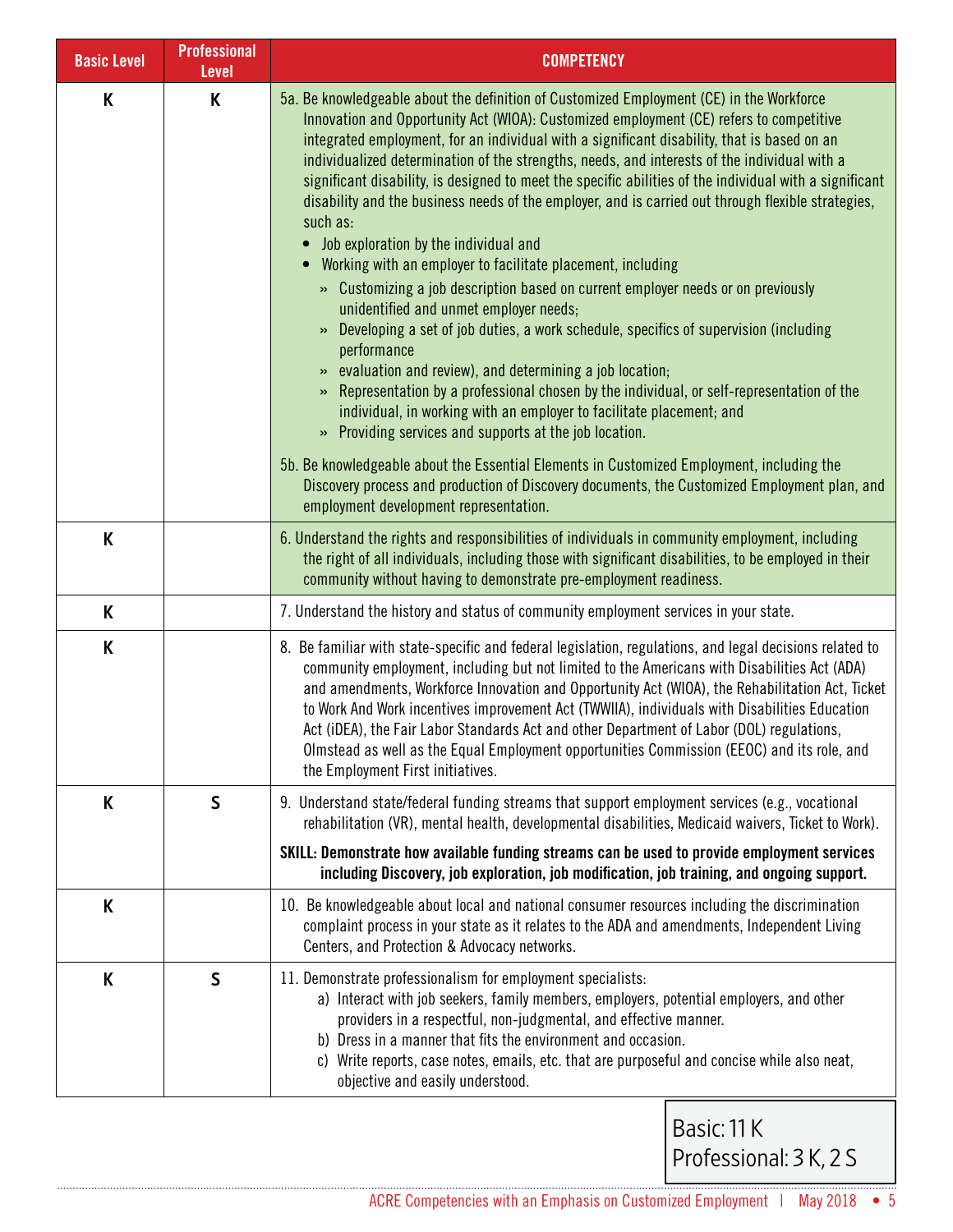# DOMAIN 2: DISCOVERY/INDIVIDUALIZED ASSESSMENT AND EMPLOYMENT/CAREER PLANNING

*(10 hours required for Basic Level, 6 hours suggested for Professional Level)*

K: Knowledge S: Skill

| <b>Basic</b><br><b>Level</b> | <b>Professional</b><br><b>Level</b> | <b>COMPETENCY</b>                                                                                                                                                                                                                                                                                                                                                                                                                                                                                                                                                                                                                                                                                                                                                                                                                                                                                                                                                                                                                                                                                                                                                                                                                                                                                                                                                                                                                                                                                                                                                                                                                                                                                                                  |  |  |
|------------------------------|-------------------------------------|------------------------------------------------------------------------------------------------------------------------------------------------------------------------------------------------------------------------------------------------------------------------------------------------------------------------------------------------------------------------------------------------------------------------------------------------------------------------------------------------------------------------------------------------------------------------------------------------------------------------------------------------------------------------------------------------------------------------------------------------------------------------------------------------------------------------------------------------------------------------------------------------------------------------------------------------------------------------------------------------------------------------------------------------------------------------------------------------------------------------------------------------------------------------------------------------------------------------------------------------------------------------------------------------------------------------------------------------------------------------------------------------------------------------------------------------------------------------------------------------------------------------------------------------------------------------------------------------------------------------------------------------------------------------------------------------------------------------------------|--|--|
| К                            | K                                   | 12. Understand how to design and implement a Discovery process for job seekers who are seeking<br>customized employment.                                                                                                                                                                                                                                                                                                                                                                                                                                                                                                                                                                                                                                                                                                                                                                                                                                                                                                                                                                                                                                                                                                                                                                                                                                                                                                                                                                                                                                                                                                                                                                                                           |  |  |
| K                            | $\mathsf S$                         | 13. Understand how to gather information about each job seeker's unique interests, strengths,<br>needs, and conditions of employment; encouraging the job-seeker's active participation and<br>decision-making. Activities may include:<br>a) Conducting home visits to learn about the individual and his/her interests, abilities, and<br>activities, chores, places of community engagement, clubs, associations, etc.<br>b) Interviewing family members, friends, and/or others who know the job-seeker well and<br>can provide positive insight about the job seeker's attributes, skills, and interests<br>c) Exploring the individual's cultural and social background, including native and spoken<br>language, as well as his/her valued role in the family, and community to determine its<br>impact on employment, if any.<br>d) Reviewing the individual's past records to collect any pertinent information that may<br>impact successful employment.<br>e) Observing the individual in his/her current daily routines and environments to collect<br>information about the individual's:<br>Current tasks, skills, and personal interests<br>Preferred style of learning<br>Environmental tolerances/preferences<br>Preferred modes of communication<br>$\bullet$<br>Exploring non-work needs that may impact the achievement and maintenance of<br>f<br>employment, as well as work-life balance (e.g. money management/banking, social/<br>recreational needs once employed, transportation, childcare, scheduling appointments so<br>they don't conflict with the work schedule).<br>SKILL: Demonstrate development of an information gathering plan for a specific individual who<br>needs Customized Employment |  |  |
| $\mathsf S$                  | $\mathsf S$                         | 14. Identify opportunities for new activities that will inform the initial career planning process,<br>whether or not the individual is receiving Customized Employment services including Discovery.<br>Activities may include:<br>a) Task-based discovery activities in both familiar and novel locations, individually<br>developed for each person based on his/her personal interests, in multiple community<br>settings.<br>b) Community mapping with the job seeker<br>c) Informational interviews, job shadows, tours of businesses                                                                                                                                                                                                                                                                                                                                                                                                                                                                                                                                                                                                                                                                                                                                                                                                                                                                                                                                                                                                                                                                                                                                                                                        |  |  |
| S                            | S                                   | 15. Develop opportunities for job seekers to try tasks and skills in community businesses aligned<br>with their individual interests and desires; these may be labeled work trials or community<br>based assessments. These opportunities must align with Department of Labor guidelines about<br>unpaid work and address potential business concerns about liability risks. Capture what is<br>learned in descriptive notes that detail:<br>a) The job-seeker's opinions about the tasks, skills, and business setting being sampled<br>b) Needed environmental or job-task modifications for the person to succeed in his/her<br>choices of employment settings<br>c) The availability of community supports and transportation.<br>d) Any necessary assistive technology or other accommodations                                                                                                                                                                                                                                                                                                                                                                                                                                                                                                                                                                                                                                                                                                                                                                                                                                                                                                                                |  |  |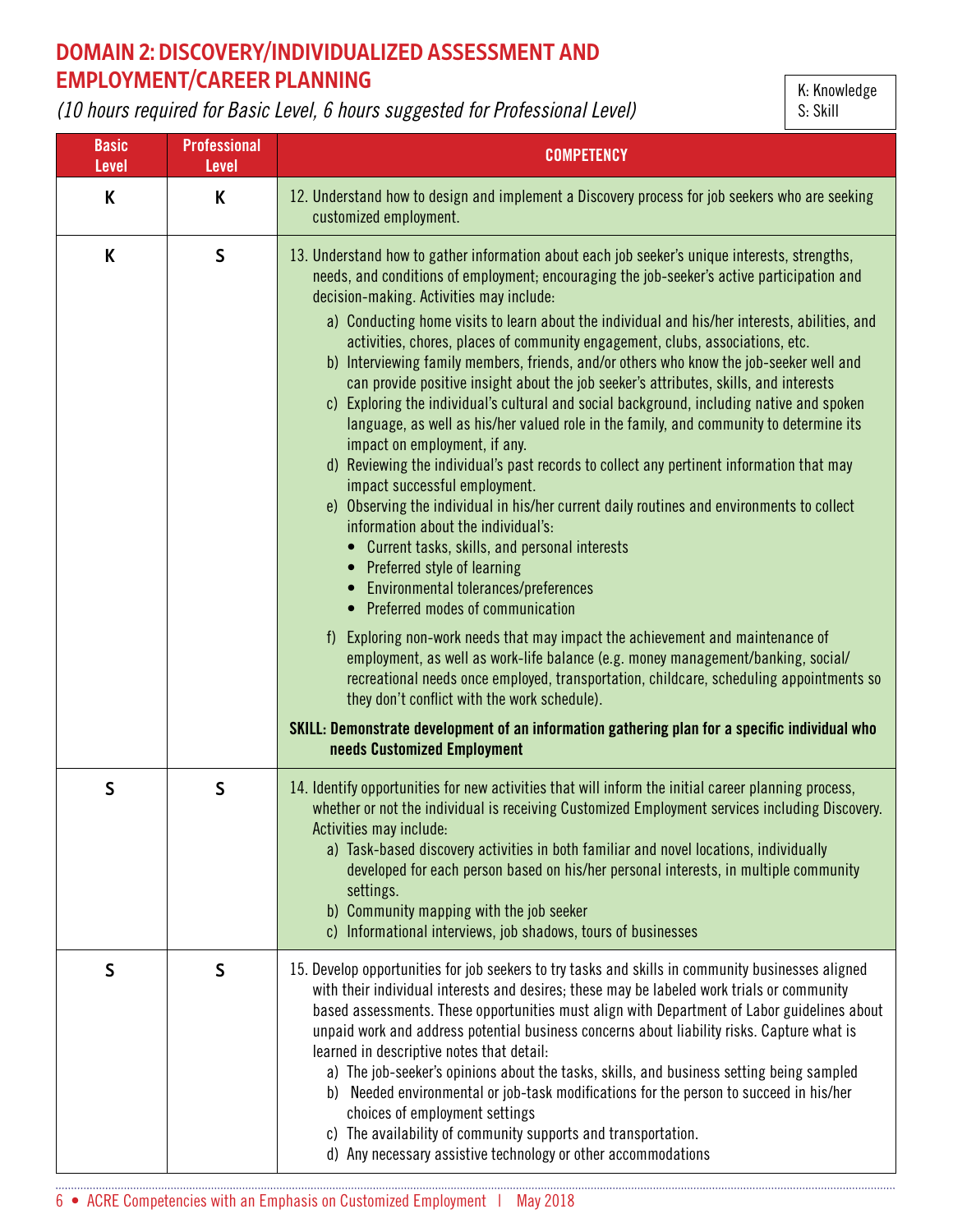| <b>Basic</b><br><b>Level</b> | <b>Professional</b><br><b>Level</b> | <b>COMPETENCY</b>                                                                                                                                                                                                                                                                                                                                                                                                                                                                                                                                                                                                                                                                                                    |  |
|------------------------------|-------------------------------------|----------------------------------------------------------------------------------------------------------------------------------------------------------------------------------------------------------------------------------------------------------------------------------------------------------------------------------------------------------------------------------------------------------------------------------------------------------------------------------------------------------------------------------------------------------------------------------------------------------------------------------------------------------------------------------------------------------------------|--|
| $\mathsf{S}$                 | $\mathsf{S}$                        | 16. Integrate relevant information into a comprehensive, narrative, non-evaluative document<br>that provides sufficient information to assist the job seeker in planning a career development<br>strategy. This plan should identify essential and ideal features of employment, and be<br>reviewed and approved by the job seeker.                                                                                                                                                                                                                                                                                                                                                                                  |  |
| K                            | $\mathsf{S}$                        | 17. Understand how to develop and facilitate a customized employment planning meeting or other<br>individual customized employment team strategy that results in the identification of targeted<br>job tasks and a listing of specific potential employers.<br>SKILL: Demonstrate the development and facilitation of a customized employment planning<br>meeting or other individual customized employment team strategy.                                                                                                                                                                                                                                                                                           |  |
| K                            | $\mathsf{S}$                        | 18. Understand the difference between Supplemental Security Income (SSI) and Social Security<br>Disability Insurance (SSDI), and the impact of wages on SSI, SSDI, Medicaid, and Medicare.<br>Identify local and national resources for benefits planning information<br>SKILL: Identify strategies to increase financial literacy and personal income while maintaining<br>eligibility for or replacing critical benefits, including healthcare, through the use of<br>social security work incentives such as Plans for Achieving Self-Support (PASS Plans),<br>Impairment Related Work Expenses (IRWEs), Medicaid Buy-in, Continued Medicaid<br>Eligibility (1619B), Student Earned Income Exclusion (SEIE), etc. |  |
| K                            | $\mathsf{S}$                        | 19. Understand the basics of self-employment/entrepreneurial business development for people<br>with disabilities, including:<br>a) Examples of self-employment<br>b) local and national resources<br>c) VR's role in self-employment<br>SKILL: Demonstrate how a customized employment plan might involve development of a micro-<br>business or other self-employment approaches. Develop a feasibility testing strategy for<br>a micro-business or other self-employment approach.                                                                                                                                                                                                                                |  |
| K                            |                                     | 20. Understand how to make referrals to appropriate local agencies, organizations, and networks<br>based on individual career plans.                                                                                                                                                                                                                                                                                                                                                                                                                                                                                                                                                                                 |  |

Basic: 6 K, 3 S Professional: 1 K, 7 S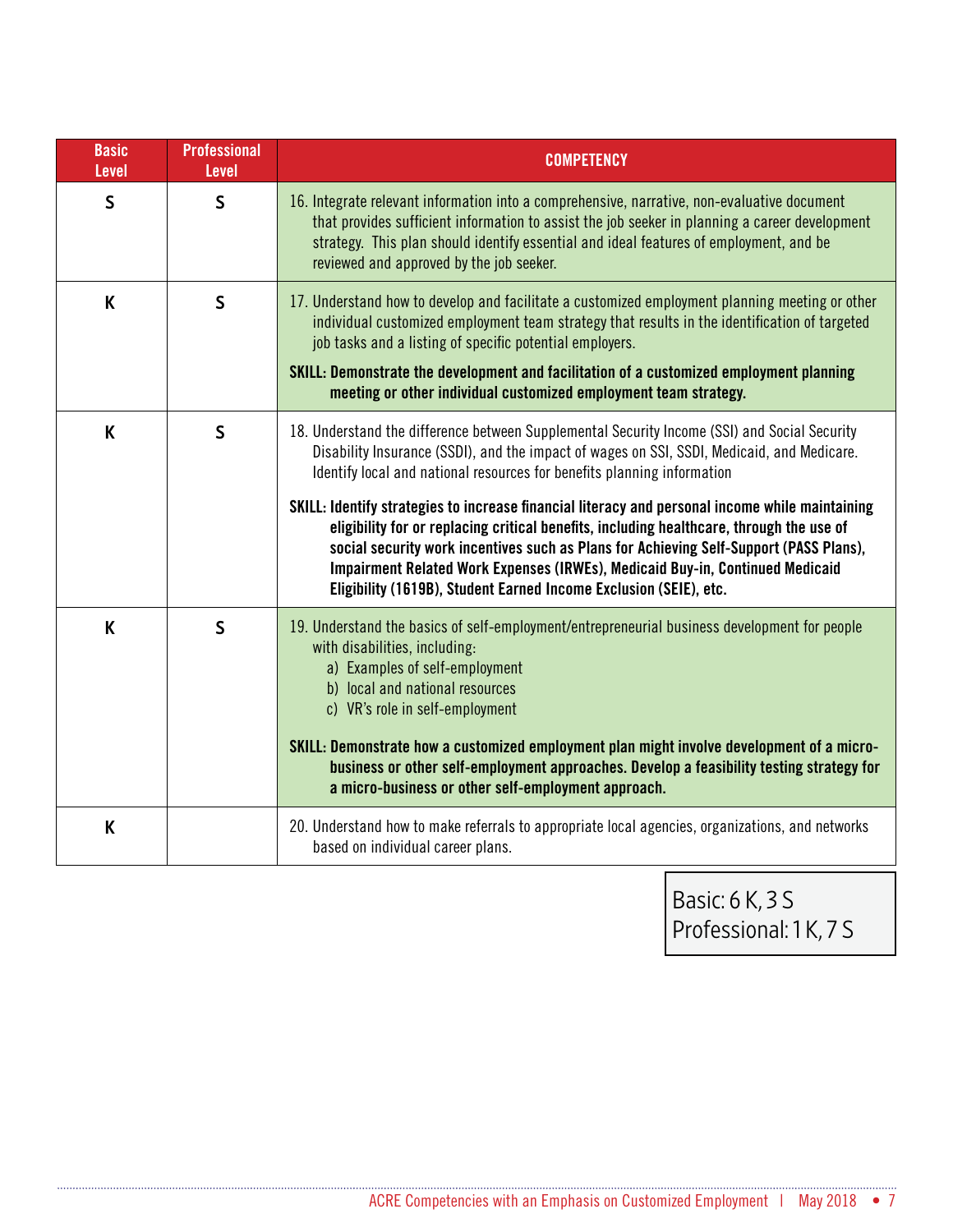## DOMAIN 3: COMMUNITY RESEARCH AND JOB DEVELOPMENT

*(10 hours required for Basic Level, 6 hours suggested for Professional Level)*

K: Knowledge S: Skill

| <b>Basic</b><br><b>Level</b> | <b>Professional</b><br><b>Level</b> | <b>COMPETENCY</b>                                                                                                                                                                                                                                                                                                                                                                                                                                                                                                                                                                                                                                                                                                                                                                                                                                                                                                                                                                                                                       |  |
|------------------------------|-------------------------------------|-----------------------------------------------------------------------------------------------------------------------------------------------------------------------------------------------------------------------------------------------------------------------------------------------------------------------------------------------------------------------------------------------------------------------------------------------------------------------------------------------------------------------------------------------------------------------------------------------------------------------------------------------------------------------------------------------------------------------------------------------------------------------------------------------------------------------------------------------------------------------------------------------------------------------------------------------------------------------------------------------------------------------------------------|--|
| $\mathsf S$<br>K             |                                     | 21. Understand how to develop marketing plans, and how to develop a system for organizing<br>information on businesses and business contacts, including new area businesses and types of<br>jobs available in the local area.                                                                                                                                                                                                                                                                                                                                                                                                                                                                                                                                                                                                                                                                                                                                                                                                           |  |
|                              |                                     | SKILL: Explore local and national labor market information for employment trends via the<br>internet, market surveys, outreach to business groups, etc.; analyze labor market<br>information to inform the job development process.                                                                                                                                                                                                                                                                                                                                                                                                                                                                                                                                                                                                                                                                                                                                                                                                     |  |
| K                            | $\mathsf{S}$                        | 22. Understand the development and use of effective marketing tools for community employment,<br>including customized employment<br>a) Develop and use marketing tools, including websites, employment brochures, fact sheets,<br>cover letters to businesses, and business cards.<br>b) Plan and deliver presentations to groups of individuals and parents, advocacy groups,<br>local civic organizations, service providers, and employers.<br>c) Participate in community business organizations (career centers, Chambers of Commerce,<br>$etc.$ ).                                                                                                                                                                                                                                                                                                                                                                                                                                                                                |  |
|                              |                                     | SKILL: Demonstrate an effective presentation designed for a specific audience                                                                                                                                                                                                                                                                                                                                                                                                                                                                                                                                                                                                                                                                                                                                                                                                                                                                                                                                                           |  |
| S                            | $\mathsf{S}$                        | 23. Demonstrate the use of effective messages for community employment<br>a) Promote the agency as a resource to help businesses meet their hiring needs<br>b) Explain the various ways employment agencies can support businesses to hire and train<br>employees with disabilities, including creating customized positions.<br>c) Understand and articulate the features and benefits offered by both supported<br>employment and customized employment<br>d) Target messages to the audience, rather than offering only one generic presentation or<br>brochure.<br>e) Use language and images that highlight skills, abilities, and interests of job seekers, and<br>respect the job seeker's disclosure choices.<br>f) Use business appropriate terminology/language<br>g) Share information about incentives to businesses when hiring job seekers with disabilities<br>(e.g., tax credits, on-the-job training, diversity goals).                                                                                                |  |
| S<br>S                       |                                     | 24. Demonstrate how to develop relationships with businesses:<br>a) Target and identify businesses to contact based on job seeker's profile (skills, interests,<br>and needs) and personal networks.<br>b) Use informational interviews, tours, and observations to understand the business culture<br>and unmet needs, and identify possible opportunities/job tasks for the job seeker.<br>c) Provide information about disabilities, inclusive hiring, accommodations, etc. to potential<br>employers.<br>d) Respond to businesses' concerns about job seekers' abilities and challenges in the<br>workplace.<br>e) Maintain the business perspective, focusing on employer benefits and using business<br>terminology<br>f) Conclude business contact with clear next steps (interview, proposal, job offer, situational<br>assessment, etc.).<br>PROFESSIONAL LEVEL: Utilize business management principles and/or process improvement<br>methods (such as Lean or Six Sigma) to identify staffing, operational or workflow issues |  |
|                              |                                     | and other business needs.                                                                                                                                                                                                                                                                                                                                                                                                                                                                                                                                                                                                                                                                                                                                                                                                                                                                                                                                                                                                               |  |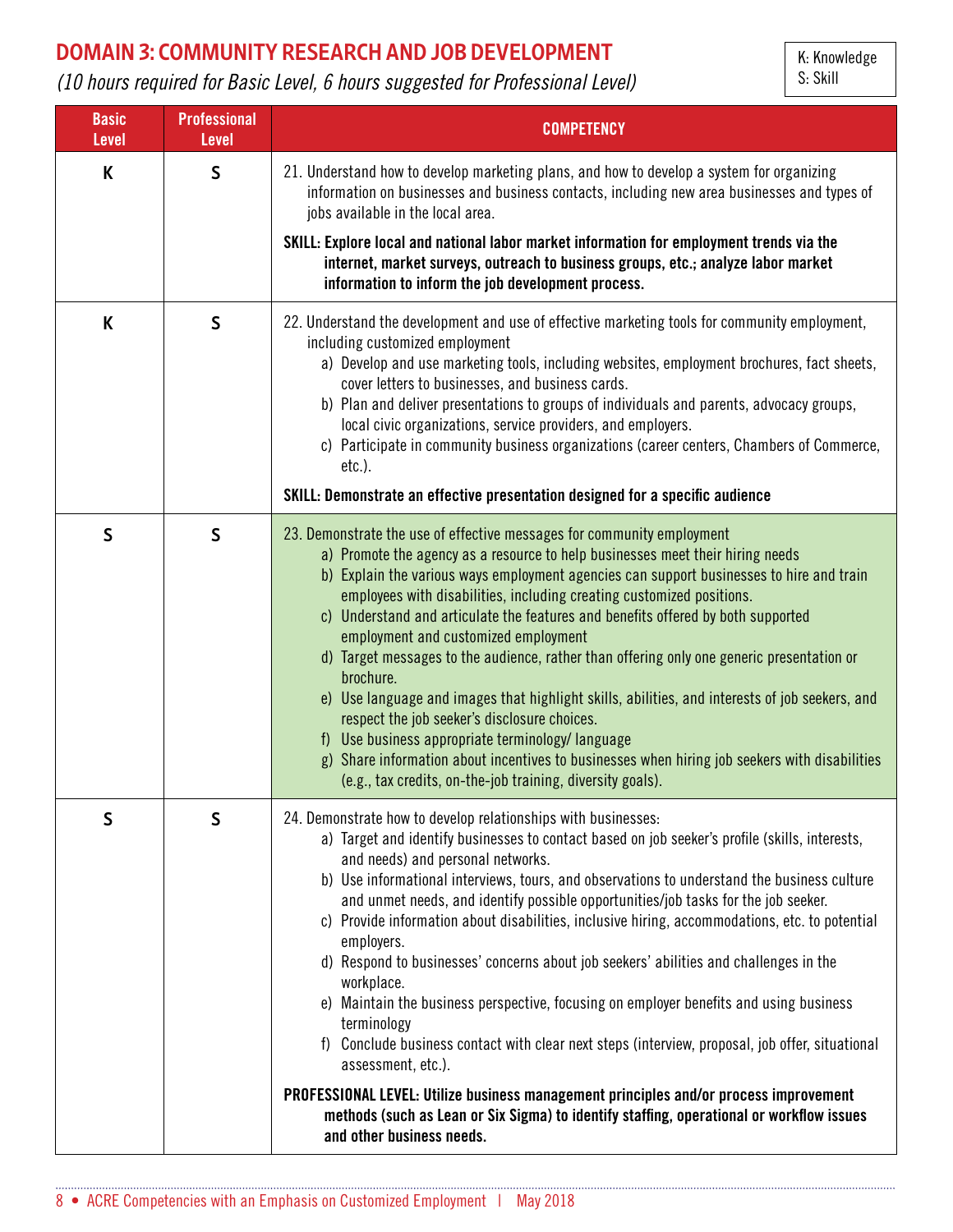| <b>Basic</b><br><b>Level</b> | <b>Professional</b><br><b>Level</b> | COMPETENCY                                                                                                                                                                                                                                                                                                                                                                                                                                                                                                                                                                                                                                                                                                                                                                 |  |
|------------------------------|-------------------------------------|----------------------------------------------------------------------------------------------------------------------------------------------------------------------------------------------------------------------------------------------------------------------------------------------------------------------------------------------------------------------------------------------------------------------------------------------------------------------------------------------------------------------------------------------------------------------------------------------------------------------------------------------------------------------------------------------------------------------------------------------------------------------------|--|
| $\mathsf{S}$                 | $\mathsf{S}$                        | 25. Demonstrate different ways to assist job seekers in developing portfolios, resumes (including<br>video and visual resumes), cover letters, letters of introduction, references, and other job<br>application documents in various media, including electronic and print.                                                                                                                                                                                                                                                                                                                                                                                                                                                                                               |  |
| $\mathsf{S}$                 | $\mathsf{S}$                        | 26. Demonstrate different ways to assist job seekers in their job search process:<br>a) Identify potential employers through discovery or other processes, schedule tours or<br>informational interviews<br>b) Where appropriate, use job seeker discovery information to identify marketable features<br>c) Use the personal and professional networks of both job seekers and employment staff,<br>including targeted use of social media.<br>d) Assist in completing job applications or proposal presentations; arrange job interviews,<br>working interviews, job try-outs, etc<br>e) Support job seekers' disclosure decisions and advise about the best disclosure practices.<br>f) Use social media/electronic media, as well as traditional job search resources. |  |
| K                            | $\mathsf S$                         | 27. Understand and be able to summarize job matching considerations<br>a) Identify/clarify existing job descriptions.<br>b) Identify/clarify unmet employer needs.<br>c) Analyze and understand workplace cultures and climates.<br>d) Consider transportation options.<br>e) Evaluate the fit between the targeted business' needs and the job seeker's profile                                                                                                                                                                                                                                                                                                                                                                                                           |  |
| $\mathsf{S}$                 | $\mathsf{S}$                        | 28. Demonstrate how to develop employment proposals based on business and job seeker<br>preferences and negotiate accommodations and job details, including hours, wages, tasks, work<br>area, breaks, orientation, training, and supports. Include examples of customized employment<br>proposals (i.e. potential task list, cost savings analysis, tailored resume/portfolio).                                                                                                                                                                                                                                                                                                                                                                                           |  |

Basic: 3 K, 5 S Professional: 8 S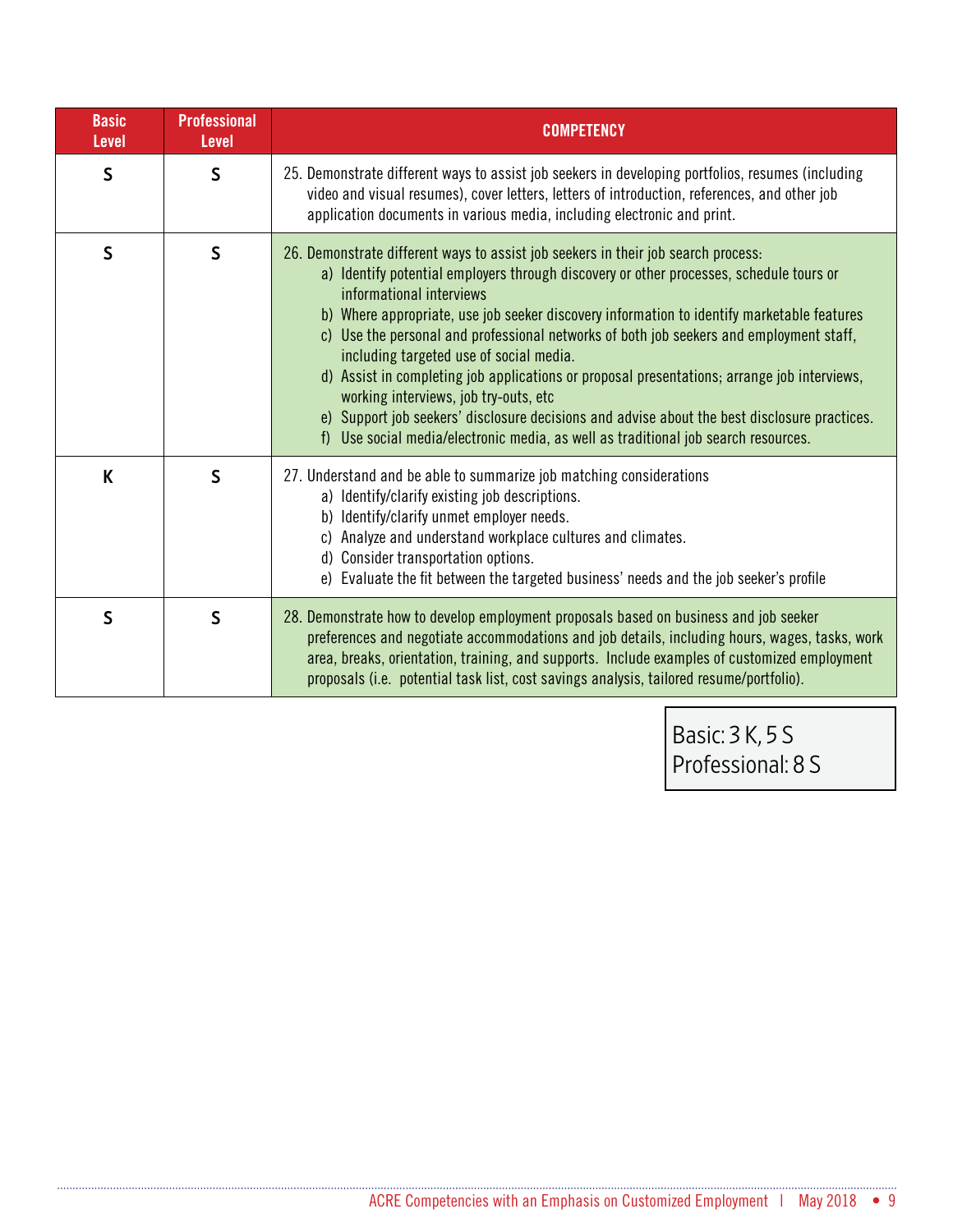## DOMAIN 4: WORKPLACE AND RELATED SUPPORTS

*(10 hours required for Basic Level, 6 hours suggested for Professional Level)*

K: Knowledge S: Skill

| <b>Basic</b><br><b>Level</b> | <b>Professional</b><br><b>Level</b> | <b>COMPETENCY</b>                                                                                                                                                                                                                                                                                                                                                                                                                                                                                                                                                                                                                                                                                                                                                         |  |  |
|------------------------------|-------------------------------------|---------------------------------------------------------------------------------------------------------------------------------------------------------------------------------------------------------------------------------------------------------------------------------------------------------------------------------------------------------------------------------------------------------------------------------------------------------------------------------------------------------------------------------------------------------------------------------------------------------------------------------------------------------------------------------------------------------------------------------------------------------------------------|--|--|
| $\mathsf S$                  | $\mathsf S$                         | 29. Negotiate a comprehensive support plan with the employer that offers the new employee access<br>to all of the naturally-existing features of the workplace and utilizes the employer/coworkers as<br>primary trainers to the maximum extent possible, offering the assistance of employment specialists/<br>job coaches to provide additional support as needed.                                                                                                                                                                                                                                                                                                                                                                                                      |  |  |
| К                            |                                     | 30. Understand how to ensure the employee enters the job in the most inclusive manner possible:<br>a) Maximize the employee's hours on the job, including natural social times (breaks and lunch).<br>b) Support worksite personnel in introducing the new employee to coworkers.<br>c) Maintain adherence to typical new employee orientation and training procedures.                                                                                                                                                                                                                                                                                                                                                                                                   |  |  |
| К                            |                                     | 31. Understand resources for identifying and arranging transportation to and from work<br>a) Facilitate transportation to and from work (natural supports, public transportation, paid<br>transportation agreements, etc.).<br>b) Provide travel training as needed; or connect employee with other resources for travel training.<br>c) Explore creative transportation solutions such as Uber                                                                                                                                                                                                                                                                                                                                                                           |  |  |
| S                            | $\mathsf S$                         | 32. Complete a comprehensive job analysis:<br>a) Identify strategies for creating/designing jobs that make use of integrated and natural<br>supports.<br>b) List in sequence the duties and requirements of the job as well as the approximate time<br>required to perform each task.<br>c) Describe job skills needed for an employee to perform the job functions.<br>d) Develop task analyses as required and appropriate<br>e) Identify reinforcers that are natural to the work site (e.g., praise from a coworker or boss;<br>taking a break).<br>f) Create a specific task list based on the new employee's skills and support needs                                                                                                                               |  |  |
| K                            | $\mathsf S$                         | 33. Identify accommodations and universal design strategies that match the needs of the worker and<br>employer:<br>a) Identify commonly available and non-stigmatizing accommodations and modifications.<br>b) Develop individualized adaptations, including assistive technology, low-tech and no-tech<br>solutions.<br>c) Teach the employee (and natural supports where appropriate) to use the accommodation<br>strategy selected.<br>d) Evaluate the need for/appropriateness of accommodations on an ongoing basis.<br>SKILL: Demonstrate the development of individualized accommodations to support a specific<br>individual in a specific Customized Employment position.                                                                                        |  |  |
| $\mathsf S$                  | $\mathsf S$                         | 34. Implement the job training and fading plans based on completed job analysis. Collect data on<br>effectiveness and modify job training plan as needed. Approaches may include:<br>a) Providing consultation on systematic instruction to the natural/typical trainer in a business.<br>b) Increasing support to or temporarily stepping in for the natural trainer<br>c) Temporarily increasing the reinforcement schedule and then strategically fading when data<br>indicates task mastery<br>d) Identifying, accessing, and using additional technological supports as needed<br>e) Adjusting or modifying the tasks or duties only when the employment specialist has provided<br>best practice systematic instruction and data indicates mastery is not occurring |  |  |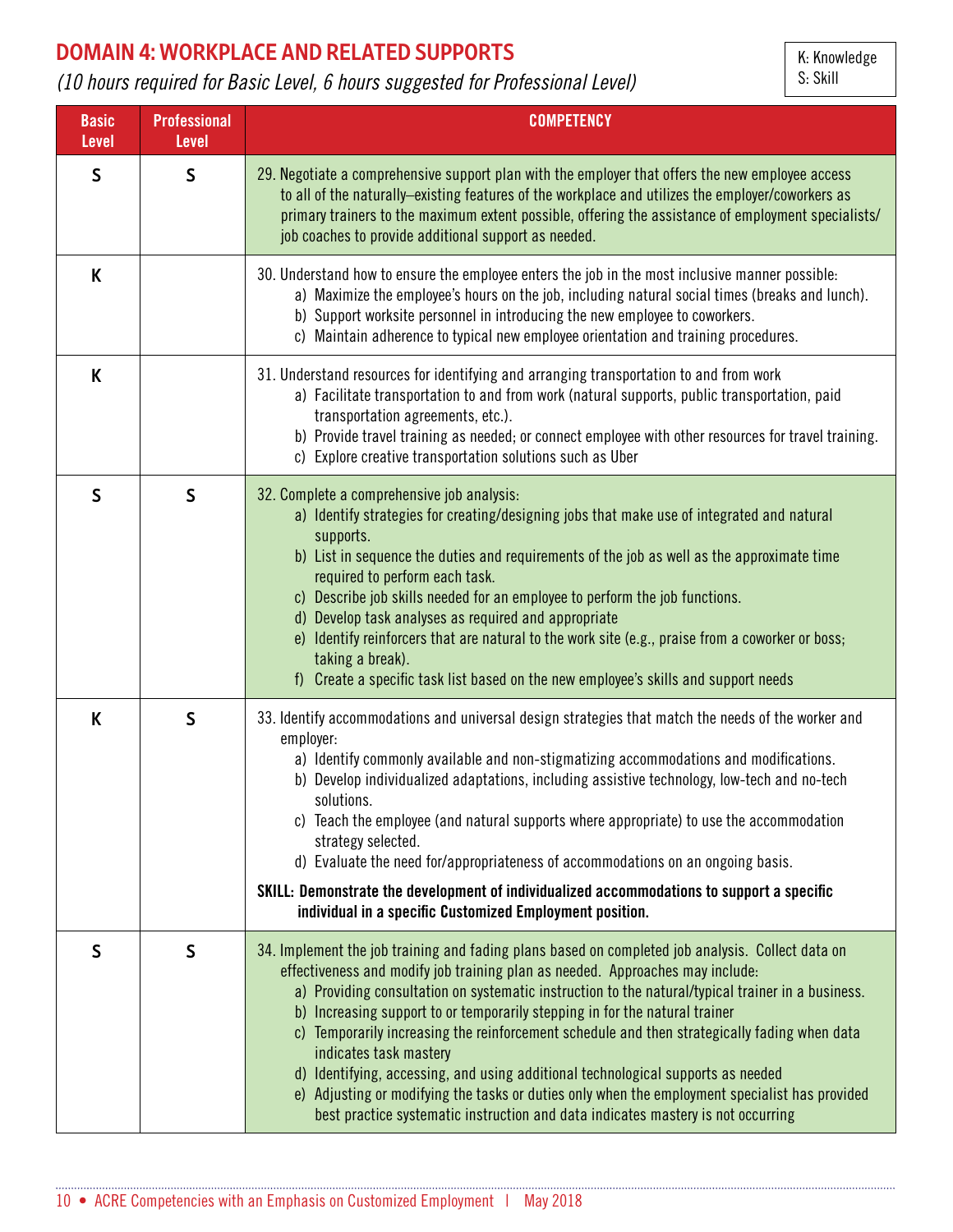| <b>Basic</b><br><b>Level</b> | <b>Professional</b><br><b>Level</b> | <b>COMPETENCY</b>                                                                                                                                                                                                                                                                                                                                                                                                                                                                                                                                                                                                                                                           |  |
|------------------------------|-------------------------------------|-----------------------------------------------------------------------------------------------------------------------------------------------------------------------------------------------------------------------------------------------------------------------------------------------------------------------------------------------------------------------------------------------------------------------------------------------------------------------------------------------------------------------------------------------------------------------------------------------------------------------------------------------------------------------------|--|
| $\mathsf S$                  | $\mathsf{S}$                        | 35. Demonstrate approaches to help individuals meet social/behavioral expectations of the workplace<br>culture:<br>a) Identify cultural norms of the workplace.<br>b) Where needed, develop a behavior change approach that includes describing behaviors in<br>measurable and observable terms, identifying antecedents and consequences, and assessing<br>the communicative functions of behaviors.<br>c) Evaluate options before implementing behavioral interventions.<br>d) Design strategies to support individuals in demonstrating socially acceptable behaviors.                                                                                                   |  |
| S                            | S                                   | 36. Demonstrate strategies for developing workplace supports:<br>a) Explore workplace/culture for opportunities for natural supports and how to implement them.<br>b) Facilitate training of the employee by his/her coworkers wherever possible.<br>c) Model and facilitate supports that promote inclusion and good social interactions rather than<br>those which may be stigmatizing or stereotyping.<br>d) Facilitate mentor relationships between the employee and his/her coworkers.<br>e) Incorporate fading strategies in all workplace training plans<br>f) Systematically fade supports as task mastery occurs and natural workplace supports are<br>established |  |
| $\mathsf{S}$                 | $\mathsf S$                         | 37. Maximize worker job performance and social inclusion to achieve job stability:<br>a) Develop strategies to increase worker productivity/efficiency.<br>b) Assist the worker in using self-management strategies.<br>c) Identify strategies to increase the employee's tolerance to workplace changes such as new or<br>multiple supervisors, added job duties, scheduling adjustments, and coworker assignments.<br>d) Identify strategies to mitigate job stress and anxiety.<br>e) Build collaborative relationships with family members and other service providers involved in<br>supporting the worker.                                                            |  |
| К                            |                                     | 38. Understand methods for providing long-term support for individuals, families, employers, and<br>coworkers, including possible funding resources for all employment outcomes including wage<br>employment, resource ownership, and self-employment.                                                                                                                                                                                                                                                                                                                                                                                                                      |  |
| K                            |                                     | 39. Understand strategies to provide support to the employee and employer in the event of a job<br>separation or termination.                                                                                                                                                                                                                                                                                                                                                                                                                                                                                                                                               |  |
| K                            | S                                   | 40. Structure ongoing review of the both employee's performance and their satisfaction with the job, to<br>determine additional or different support needs and explore opportunities for career advancement.<br>a) Identify/develop tools, resources, and strategies to determine employer's satisfaction with<br>employee performance.<br>b) Identify/develop tools, resources, and strategies to determine employee's satisfaction with<br>their employment.                                                                                                                                                                                                              |  |

Basic: 6 K, 6 S Professional: 8 S